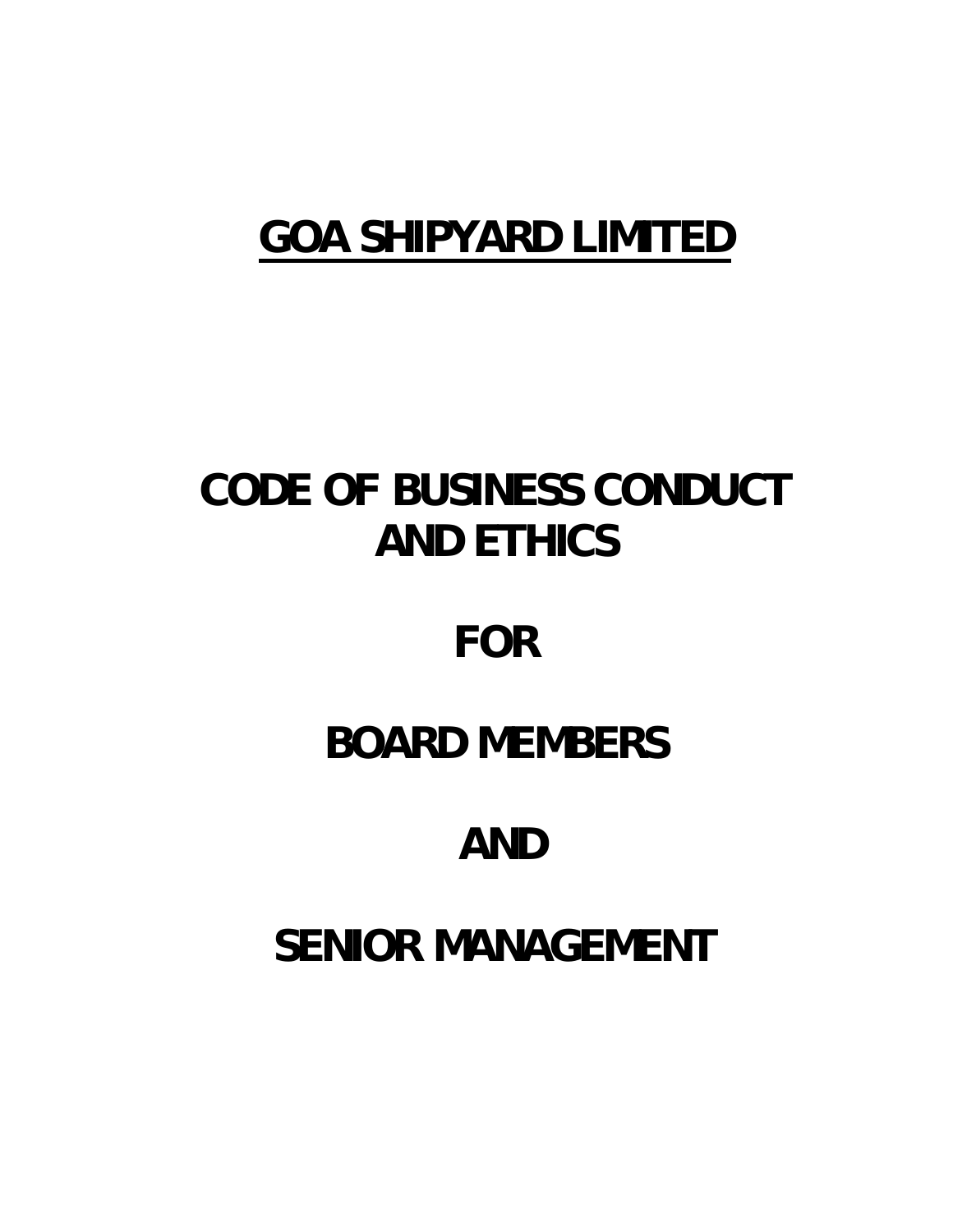# **GOA SHIPYARD LIMITED**

# **CODE OF BUSINESS CONDUCT AND ETHICS FOR BOARD MEMBERS AND SENIOR MANAGEMENT**

#### 1.0 **Introduction**

- 1.1 This Code shall be called "The Code of Business Conduct & Ethics for Board Members and Senior Management" of Goa Shipyard Limited (hereinafter referred to as "the Company").
- 1.2 The purpose of this Code is to enhance ethical and transparent process in managing the affairs of the Company.
- 1.3 This Code for Board Members and Senior Management has been framed as per the Guidelines of Department of Public Enterprises (DPE).
- 1.4 It shall come into force with effect from  $2<sup>nd</sup>$  November, 2011.

## 2.0 **Definitions and Interpretations**

- 2.1 The term "Board Members" shall mean Directors on the Board of Directors of the Company.
- 2.2 The term "Whole-time Directors" or "Functional Directors" shall be the Directors on the Board of Directors of the Company who are in whole-time employment of the Company.
- 2.3 The term "Part-time Directors" shall mean Directors on the Board of Directors of the Company who are not in whole time employment of the Company.
- 2.4 The term "Relative" shall have the same meaning as defined in Section 6 of the Companies Act, 1956 **(Appendix-1).**
- 2.5 The term "Senior Management" shall mean Chief General Manager(s) and General Managers and shall include Heads of Departments of the Company.
- 2.6 The term "the Company" shall mean Goa Shipyard Limited (GSL).

**Note:** In this Code, the words importing the masculine gender shall include feminine gender and words importing singular shall include the plural or vice-versa.

## 3.0 **Applicability**

- 3.1 This code shall be applicable to the following personnel:
	- a) All Whole-time Directors including the Chairman & Managing Director of the Company.
	- b) All Part-time Directors including Independent Directors under the provisions of law.
	- c) Senior Management.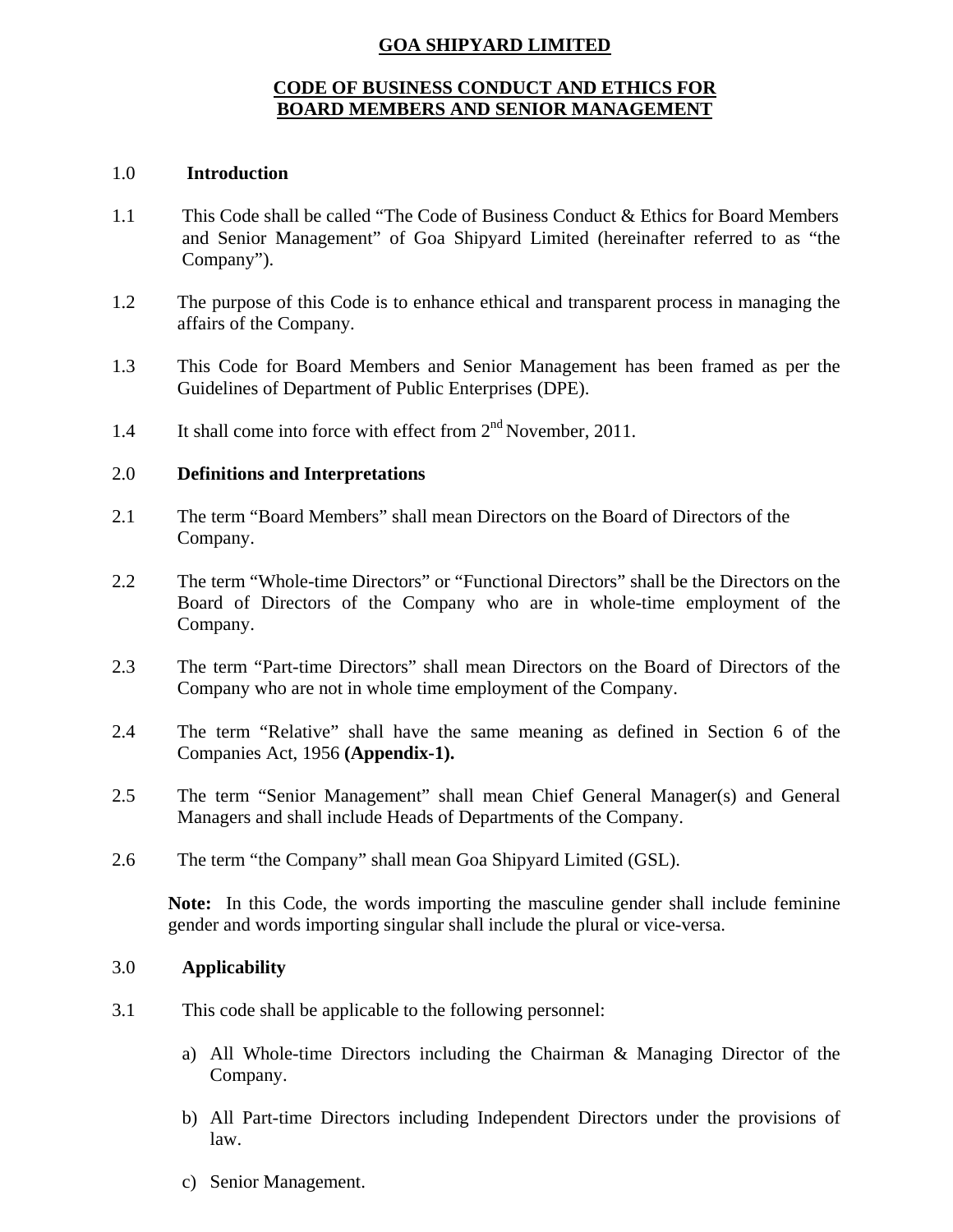3.2 The Whole-time Directors and Senior Management should continue to comply with other applicable/to be applicable policies, rules and procedures of the Company.

# 4.0 **Contents of Code**

- Part I General Moral Imperatives
- Part II Specific Professional Responsibilities
- Part III Specific Additional Provisions for Board Members and Senior Management.

This code is intended to serve as a basis for ethical decision-making in the conduct of professional work. It may also serve as a basis for judging the merit of a formal complaint pertaining to violation of professional ethical standards.

It is understood that some words and phrases in the code of ethics and conduct document are subject to varying interpretations. In case of any conflict, the decision of the Board shall be final.

# **PART - I**

# 5.0 **General Moral Imperatives**

# 5.1 **Contribute to society and human well being**

- 5.1.1 This principle concerning the quality of life of all people, affirms an obligation to protect fundamental human rights and to respect the diversity of all cultures. We must attempt to ensure that the products of our efforts will be used in socially responsible ways, will meet social needs and will avoid harmful effects to health and welfare of others. In addition to a safe social environment, human well being includes a safe natural environment.
- 5.1.2 Therefore, all Board Members and Senior Management who are accountable for the design, development, manufacture and promotions of company's products, must be alert to, and make others aware of, both a legal and a moral responsibility for the safety and the protection of human life and environment.

## 5.2 **Be honest and trustworthy & practice integrity**

- 5.2.1 Integrity and honesty are essential components of trust. Without trust an organization cannot function effectively.
- 5.2.2 All Board Members and Senior Management are expected to act in accordance with highest standards of personal and professional integrity, honesty and ethical conduct, while conducting business of the Company.

# 5.3 **Be fair and take action not to discriminate**

5.3.1 The value of equality, tolerance, respect for others, and the principles of equal justice govern this imperative. Discrimination, on the basis of race, sex, religion, caste, age, disability, national origins or other such factors, is an explicit violation of this Code.

## 5.4 **Honour confidentiality**

5.4.1 The principle of honesty extends to issues of confidentiality of information. The ethical concern is to respect all obligations of confidentiality to all stakeholders unless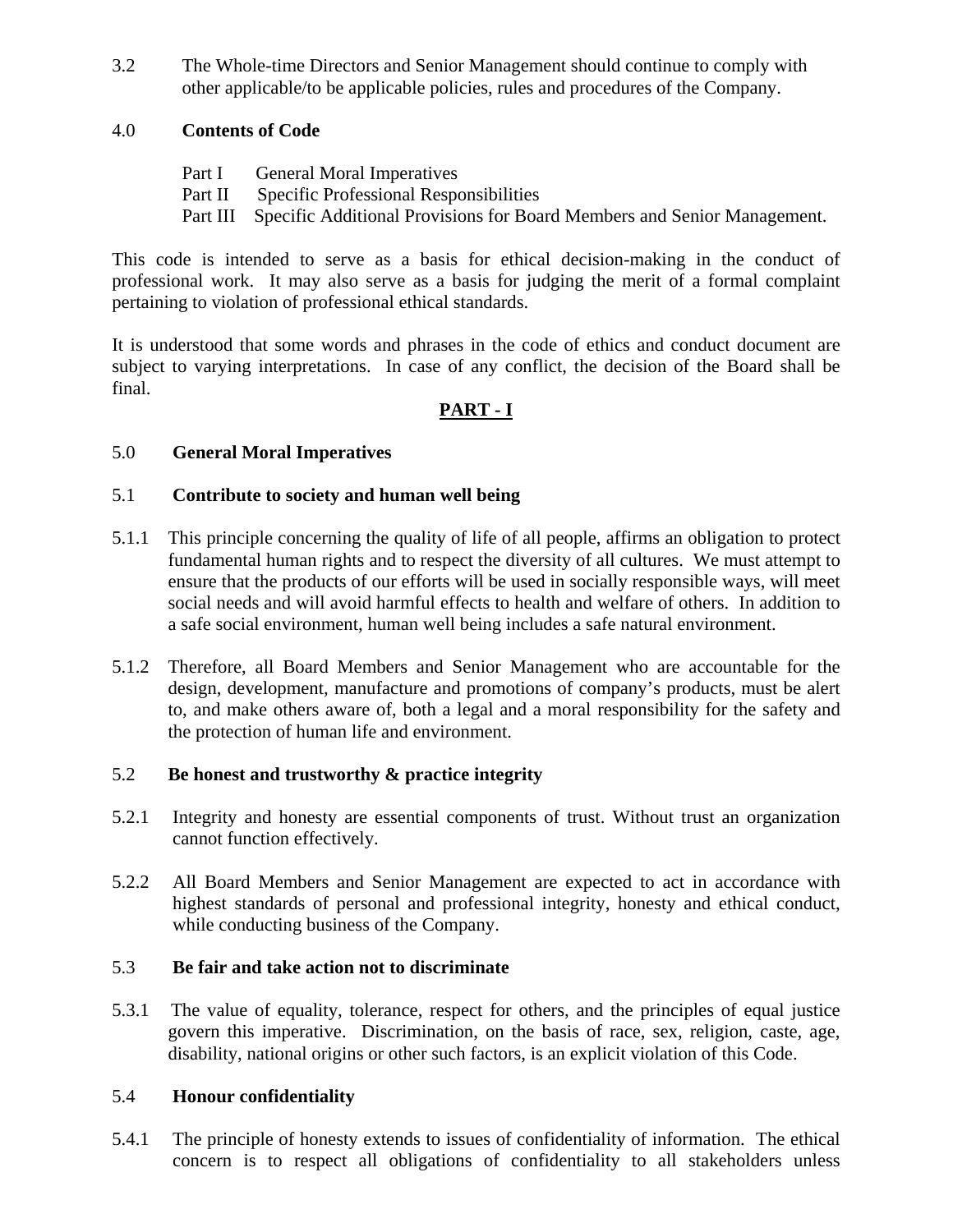discharged from such obligations by requirements of the law or other principles of this Code.

5.4.2 All Board Members and Senior Management, therefore, shall maintain the confidentiality of all confidential unpublished information about business and affairs of the Company.

## 5.5 **Pledge & Practice**

- 5.5.1 To strive continuously to bring about integrity and transparency in all spheres of the activities.
- 5.5.2 Work unstintingly for eradication of corruption in all spheres of life.
- 5.5.3 Remain vigilant and work towards growth and reputation of the Company.
- 5.5.4 Bring pride to the organization and provide value-based services to Company's stakeholders.
- 5.5.5 Do duty conscientiously and without fear or favour.

# **PART II**

## 6.0 **Specific Professional Responsibilities**

# 6.1 **Live the Vision, Mission, Values and Corporate Objectives of GSL – each day**

Live the Vision, Mission, Values and Corporate Objectives of Goa Shipyard Limited each day. For quick reference they are as under:

# **VISION**

"To be a global leader in building and repairing ships and GRP vessels in the mediumsized sector."

# **MISSION**

"To be a Global Shipbuilder and Ship Repair Organization in the high technology sector and to diversify into other related products."

# **VALUES**

## **Customer Satisfaction**

We are dedicated to building a relationship with our customers where we become partners in fulfilling their mission. We strive to understand our customers' needs and to deliver products and services that fulfill and exceed all their requirements.

# **Commitment to Total Quality**

We are committed to continuous improvement of all our activities. We will supply products and services that conform to highest standards of design, manufacture, reliability, maintainability and fitness for use as desired by our customers.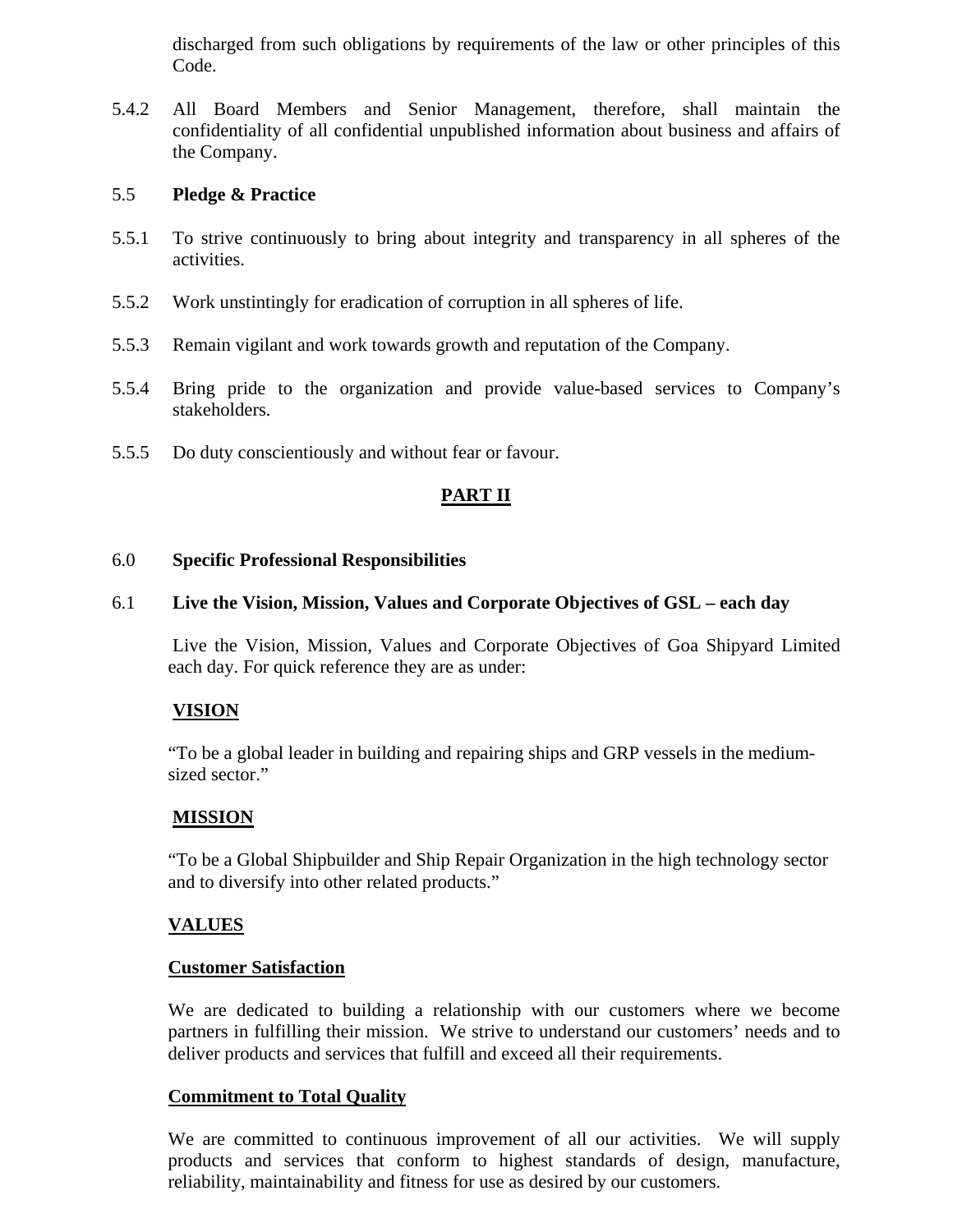# **Cost and Time Consciousness**

We believe that our success depends on our ability to continually reduce the cost and shorten the delivery period of our products and services. We will achieve this by eliminating waste in all activities and continuously improving all processes in every area of our work.

# **Innovation and Creativity**

We believe in striving for improvement in every activity involved in our business by pursuing and encouraging risk-taking, experimentation and learning at all levels within the company with a view to achieving excellence and competitiveness.

# **Trust and Team Spirit**

We believe in achieving harmony in work life through mutual trust, transparency, cooperation, and a sense of belonging. We will strive for building empowered teams to work towards achieving organizational goals.

# **Respect for the Individual**

We value our people. We will treat each other with dignity and respect and strive for individual growth and realization of everyone's full potential.

# **Integrity**

We believe in a commitment to be honest, trustworthy, and fair in all our dealings. We commit to be loyal and devoted to our organization. We will practise self discipline and own responsibility for our actions. We will comply with all requirements so as to ensure that our organization is always worthy of trust.

# **CORPORATE OBJECTIVES**

# **Production & Utilization of Resources**

- 1. To design and build sophisticated ships for Navy and Coast Guard organizations with the aim of achieving self-sufficiency in this vital technology.
- 2. To build commercial vessels like Offshore Supply Vessels, Oceanographic & Coastal Research Vessels, Fishing Vessels, Dredgers, Tugs, etc.
- 3. To carry out ship repairs.
- 4. To promote use of indigenous equipment such as computers, radar, communication equipment, auxiliary machinery, electrical fittings and domestic equipment.
- 5. To substitute gradually indigenous equipment in place of imported equipment.

# **Social Objectives**

6. To help build up a strong industrial base through development of ancillaries.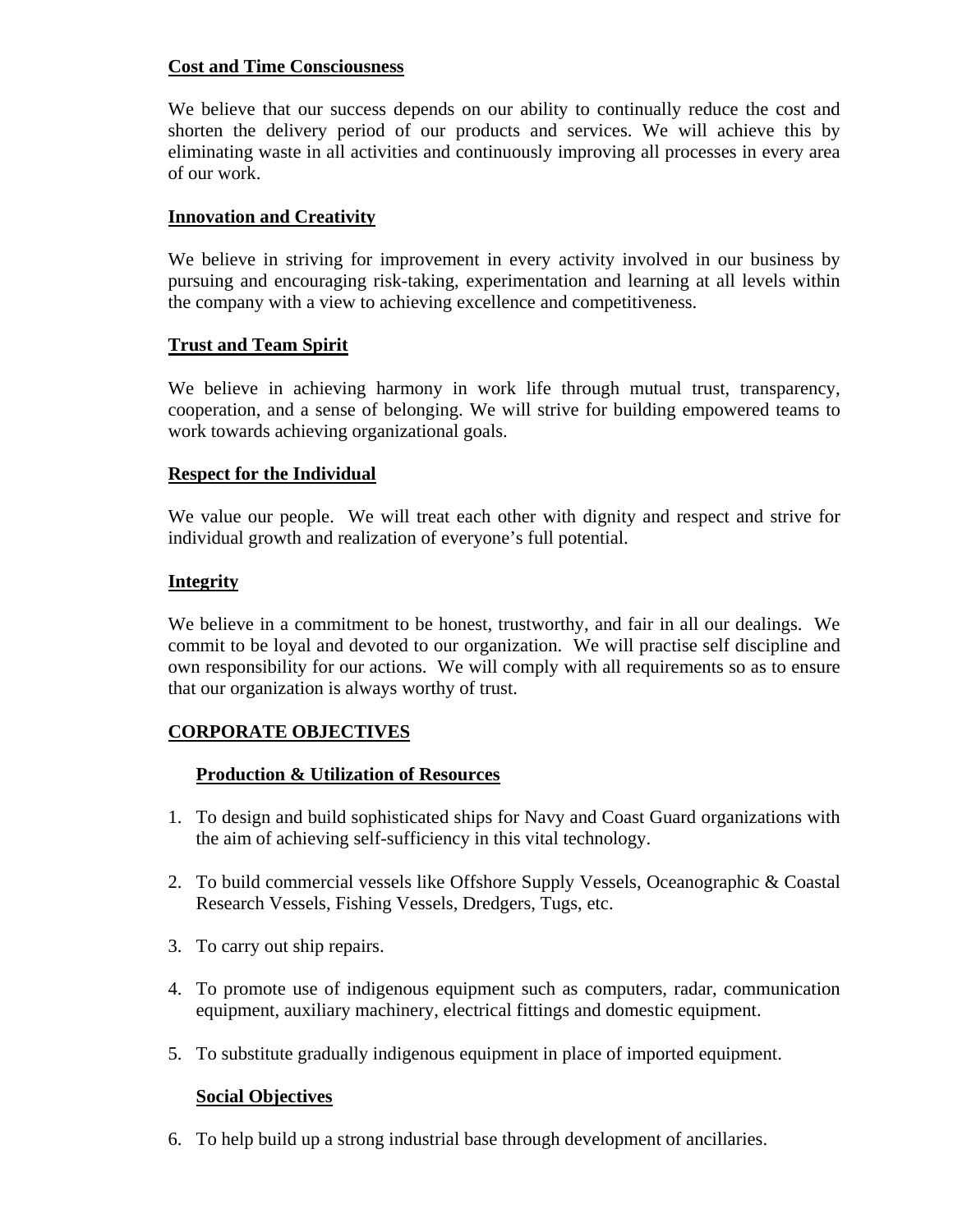- 7. Encourage Schedule Caste/Tribe persons by giving them preference in employment in the company and in the promotion of SC/ST employees as specified by the Government.
- 8. To ensure that the ecological balance is not disturbed due to industrialization, through pollution control, wherever required.
- 9. To reinforce Government's efforts in promoting social justice to the people at large by formulating corporate policies on employment, welfare, workers' participation, consistent with the Government's policies. Promote use of Hindi as a medium of communication.

## **Export Promotion & Import Substitution**

10. Earn foreign exchange through shipbuilding and shiprepair.

# **Employee Relations & Welfare**

- 11. To improve productivity by harmonious industrial relations.
- 12. Promote welfare activities to raise morale of the employees.
- 13. Promote development of managerial and technical skills of the company's employees through development programmes and technical training. Provide training to a large number of apprentices for absorption in the company's own unit and in other industries.
- 14. To improve standards of safety with the help of a sound safety organization and training personnel at all levels in safety so as to reduce accidents and loss of manhours.

# **Raise Productivity by R&D and Quality Control**

- 15. Maintain high standard of quality through strict quality control measures to the fullest satisfaction of the customer and to build up an image of the company.
- 16. Make sustained efforts for self- reliance through continuous R&D on extensive basis and develop viable design capability.
- 17. Generation and maximization of internal financial resources for enhancing growth and maximization of the return on investment.
- 18. Enhancement of the company's share in the total industrial output.

# 6.2 **Strive to achieve the highest quality, effectiveness and dignity in both the processes and products of professional work**

Excellence is perhaps the most important obligation of a professional. Everyone, therefore, should strive to achieve the highest quality, effectiveness and dignity in their professional work.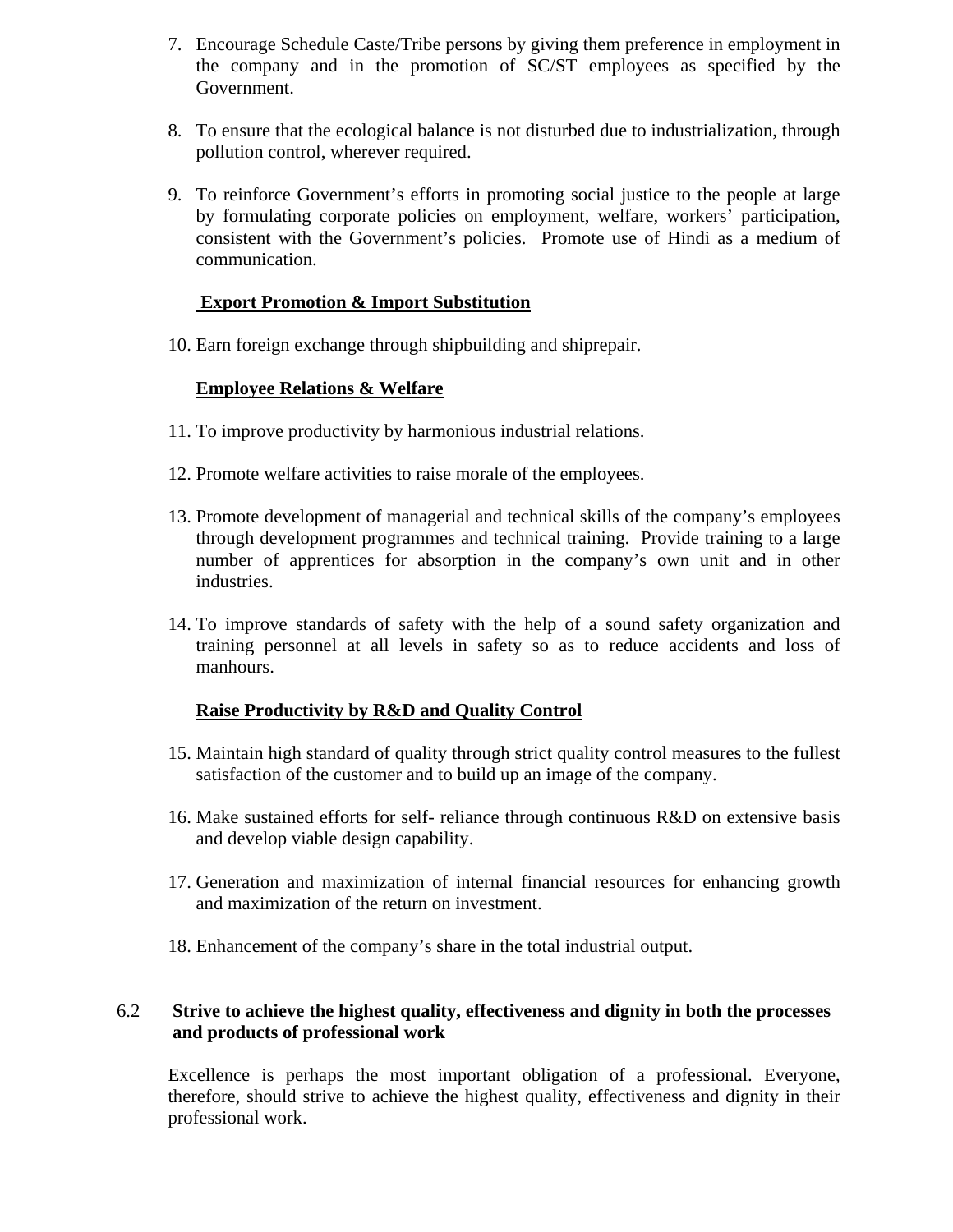#### 6.3 **Acquire and maintain professional competence**

Excellence depends on individuals who take responsibility for acquiring and maintaining professional competence. All are, therefore, expected to participate in setting standards for appropriate levels of competence, and strive to achieve those standards.

#### 6.4 **Compliance with Laws**

The Board Members and Senior Management of the Company shall comply with all the applicable provisions of existing local, state, national, and international laws. They should also follow and obey the policies, procedures, rules and regulations relating to business of the Company.

## 6.5 **Accept and provide appropriate professional review**

Quality professional work depends on professional review and comments. Whenever appropriate, individual members should seek and utilize peer review as well as provide critical review of their work.

## 6.6 **Manage personnel and resources to enhance the quality of working life**

Organizational leaders are responsible for ensuring that a conducive working and business environment is created for fellow employees to enable them delivering their best. The Board Members and Senior Management would be responsible for ensuring human dignity of all employees, would encourage and support the professional development of the employees of the Company by providing them all necessary assistance and cooperation, thus enhancing the quality of working.

## 6.7 **Be upright and avoid any inducements**

The Board Members and Senior Management shall not, directly or indirectly through their family and other connections, solicit any personal fee, commission or other form of remuneration arising out of transactions involving Company. This includes gifts or other benefits of significant value, which might by extended at times, to influence business for the organization or awarding a contract to an agency, etc.

## 6.8 **Observe Corporate Discipline**

The flow of communication within the Company is not rigid and people are free to express themselves at all levels. Though there is a free exchange of opinions in the process of arriving at a decision, but after the debate is over and a policy consensus has been established, all are expected to adhere and abide by it, even when in certain instances one may not agree with it individually. In some cases policies act as a guide to action, in others they are designed to put a constraint on action. All must learn to recognize the difference and appreciate why they need to observe them.

## 6.9 **Conduct in a manner that reflects credit to the Company**

All are expected to conduct themselves, both on and off duty, in a manner that reflects credit to the Company. The sum total of their personal attitude and behaviour has a bearing on the standing of Company and the way in which it is perceived within the organization and by the public at large.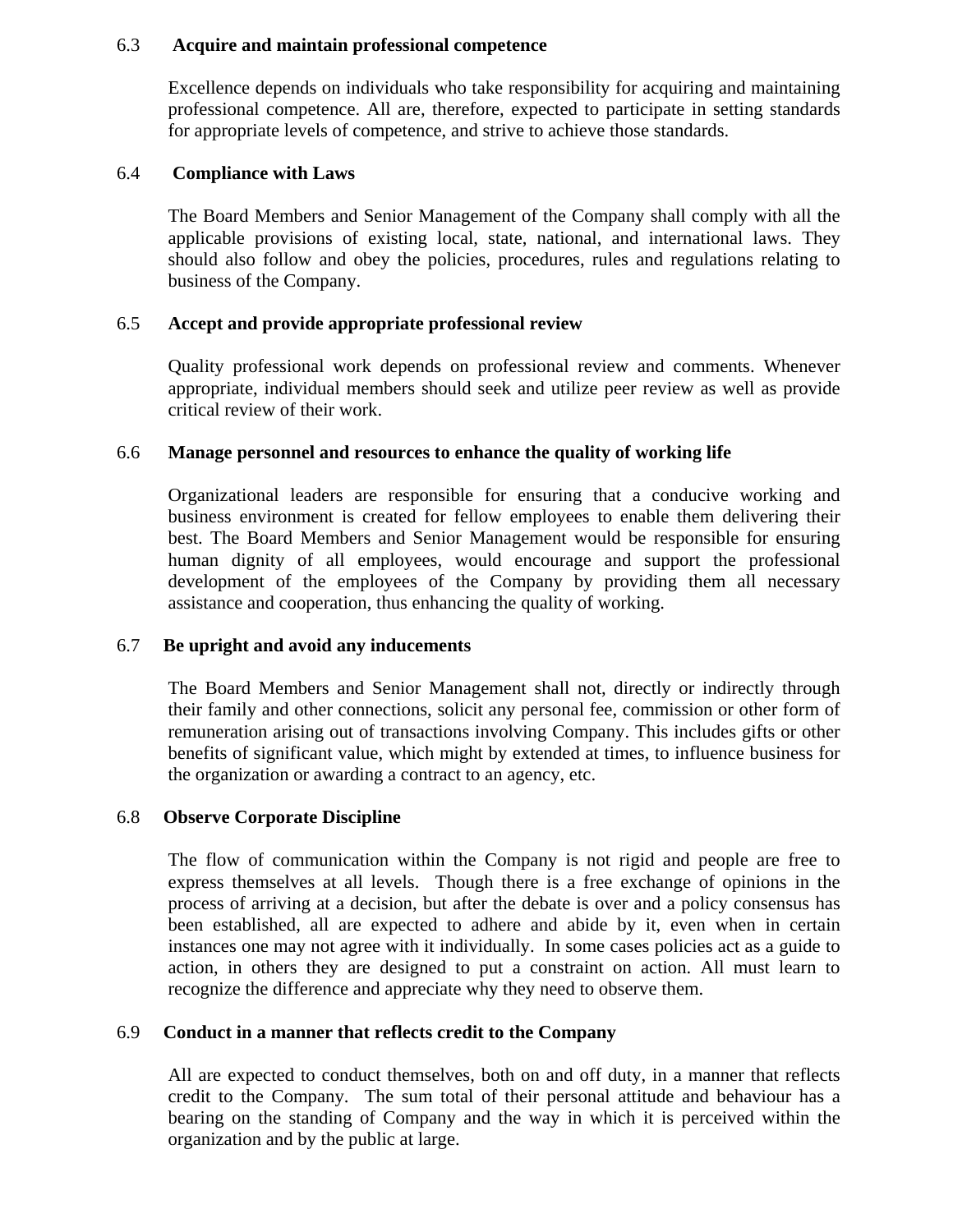## 6.10 **Be accountable to Company's stakeholders**

All of those whom we serve, be it our Customers, without whom the Company will not be in business, the Shareholders, who have an important stake in its business, the Employees, who have a vested interest in making it all happen, the Vendors, who support the Company to deliver in time and Society to which Company is responsible for its actions – are stakeholders of the Company. All, therefore, must keep in mind at all times that they are accountable to Company's stakeholders.

## 6.11 **Prevention of Insider Trading**

The Board Members and Senior Management shall comply with the code of internal procedures and conduct for prevention of Insider Trading in dealing with Securities of the Company.

## 6.12 **Identify, mitigate and manage business risks**

It is everybody's responsibility to follow the Risk Management Framework of the Company to identify the business risks that surround function or area of operation of the Company and to assist in the company-wide process of managing such risks, so that Company may achieve its wider business objectives.

# 6.13 **Protect properties of the Company**

The Board Members and Senior Management shall protect the assets including physical assets, information and intellectual rights of the Company and shall not use the same for personal gains.

## **PART - III**

## 7.0 **Specific Additional Provisions for Board Members and Senior Management**

## 7.1 **As Board Members and Senior Management**:

They shall undertake to actively participate in the meetings of the Board and Committees on which they serve.

## 7.2 **As Board Members**

- 7.2.1 Undertake to inform the Chairman and Managing Director/Company Secretary of the Company of any change in their other Board positions, relationship with other business and other events/circumstances/conditions that may interfere with their ability to perform Board/Board Committee duties or may impact the judgement of the Board as to whether they meet the independence requirements of the Guidelines of DPE.
- 7.2.2 Undertake that without prior approval of the disinterested members of the Board, they will avoid apparent conflict of interest. Conflict of interest may exist when they have personal interest that may have a potential conflict with the interest of the Company. Illustrative cases can be:
	- **Related Party Transactions:** Entering into any transactions or relationship with Company or its subsidiaries in which they have a financial or other personal interest (either directly or indirectly such as through a family member or relation or other person or other organization with which they are associated).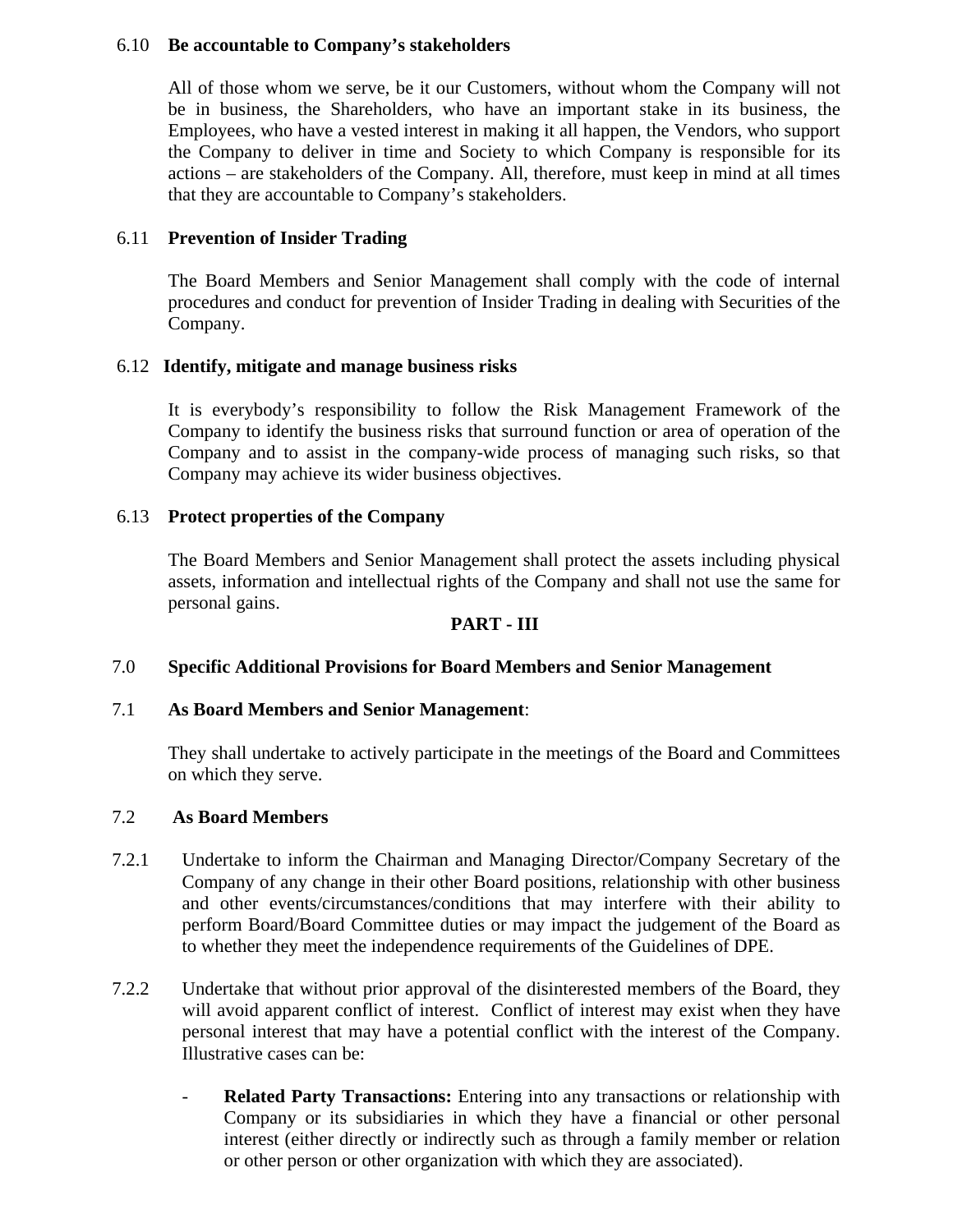- **Outside Directorship:** Accepting Directorship on the Board of any other Company that competes with the business of the Company.
- **Consultancy/Business/Employment:** Engaging in any activity (be it in the nature of providing consultancy service, carrying on business, accepting employment) which is likely to interfere or conflict with their duties/responsibilities towards Company. They should not invest or associate themselves in any other manner with any supplier, service provider or customer of the Company.
	- **Use of Official position for personal gains:** Should not use their official position for personal gains.

# **7.3 Compliance with the Code of Business Conduct and Ethics**

# **7.3.1 All Members of the Board and Senior Management of Company shall uphold and promote the principles of this code.**

The future of the organization depends on both technical and ethical excellence. Not only it is important for Board Members and Senior Management to adhere to the principles expressed in this Code, each of them should also encourage and support adherence by others.

## **7.3.2 Treat violations of this code as inconsistent association with the organization**

Adherence of professionals to a code of ethics is largely and generally a voluntary matter. However, if any of Board Members and Senior Management does not follow this Code, the matter would be reviewed by the Board and its decision shall be final. The Company reserves the right to take appropriate action against the defaulter.

## **7.4 Enforcement of Code of Conduct**

- 7.4.1 The Company Secretary (CS) shall forward a copy of the Code to the existing "Directors" immediately on its approval by the Board and the new "Directors" immediately on their appointment on the Board. HOD(P&A) shall make available to all existing "Senior Management Personnel" a copy of the Code and to new appointees in these cadres a copy of the Code immediately on their appointment as "Senior Management Personnel". All "Directors" and "Senior Management Personnel" shall acknowledge the receipt of this Code and on intimation of any revision thereon, in the Form at **Appendix–2**.
- 7.4.2 The "Directors" and "Senior Management Personnel" shall affirm compliance to the Code in respect of previous Financial Year, as required by DPE Guidelines, by forwarding annual compliance report in the Form at **Appendix–3** to the CS and HOD(P&A), respectively, of the Company by 30<sup>th</sup> April of each Financial Year. If any Director/Senior Management Personnel leaves the Company any time during a financial year, he shall send a communication to the Company Secretary/HOD(P&A) affirming compliance of the Code till the date of his association with the Company. A Declaration by the Chairman & Managing Director to this effect shall be made in the Annual Report.
- 7.4.3 The CS and HOD(P&A) shall report to the Board any breach of this Code, which comes to their notice, for its information and to decide on the future course of action.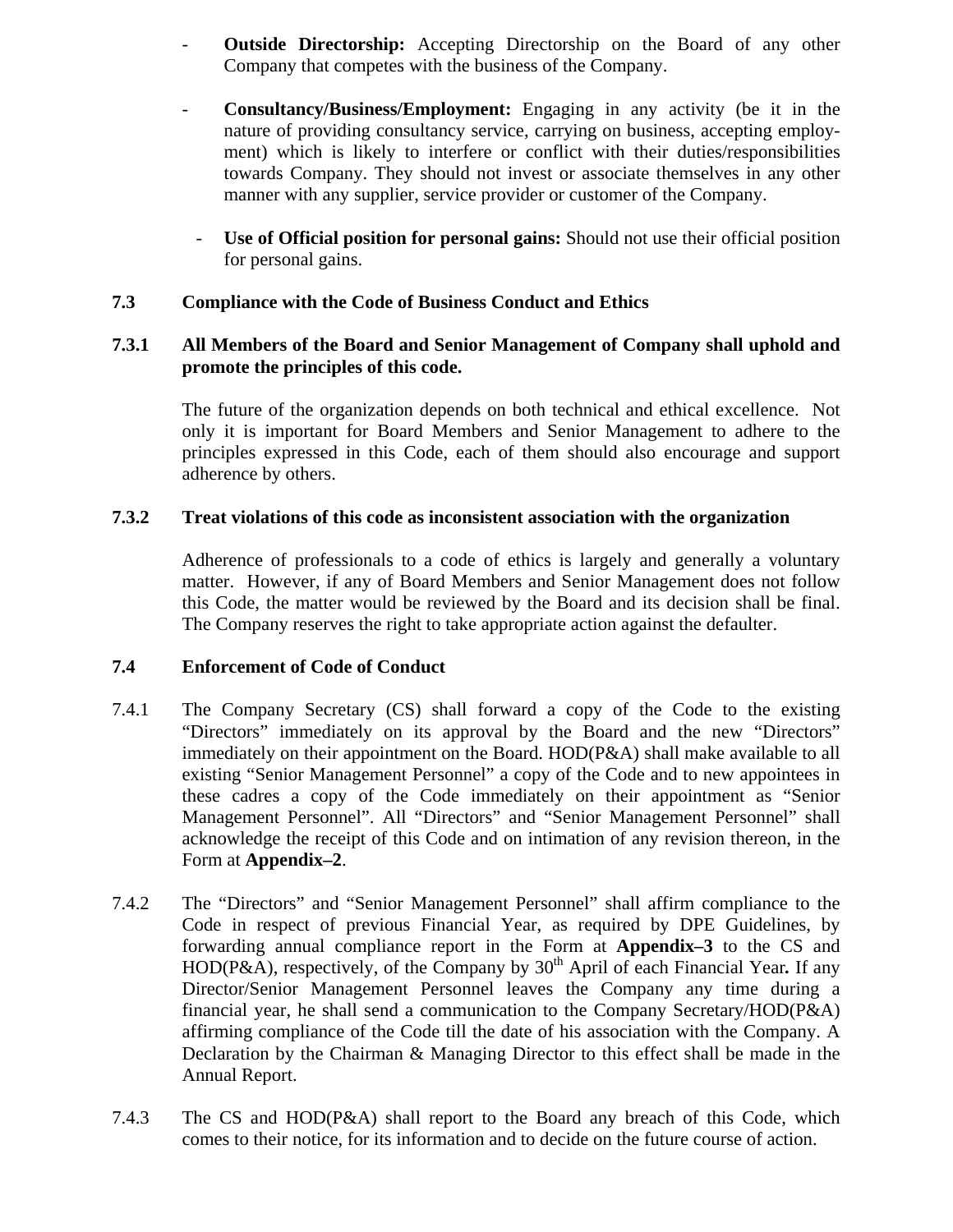# **7.5 Power to remove difficulties**

7.5.1. For removal of any difficulty that may arise in giving effect to the provisions of this Code of Conduct, the Board of Directors may make such provisions as are not inconsistent with the spirit of this Code of Conduct**.** 

## **7.6 Miscellaneous Points**

# **7.6.1 Continual updation of Code**

The Code is subject to continuous review and updation in line with any changes in law, changes in Company's philosophy, vision, business plans or otherwise as may be deemed necessary by the Board and all such amendments/modifications shall take effect prospectively from the date stated therein.

# **7.6.2 Where to seek clarifications**

Any member of Board or Senior Management requiring any clarification regarding this code of conduct may contact Company Secretary/HOD(P&A).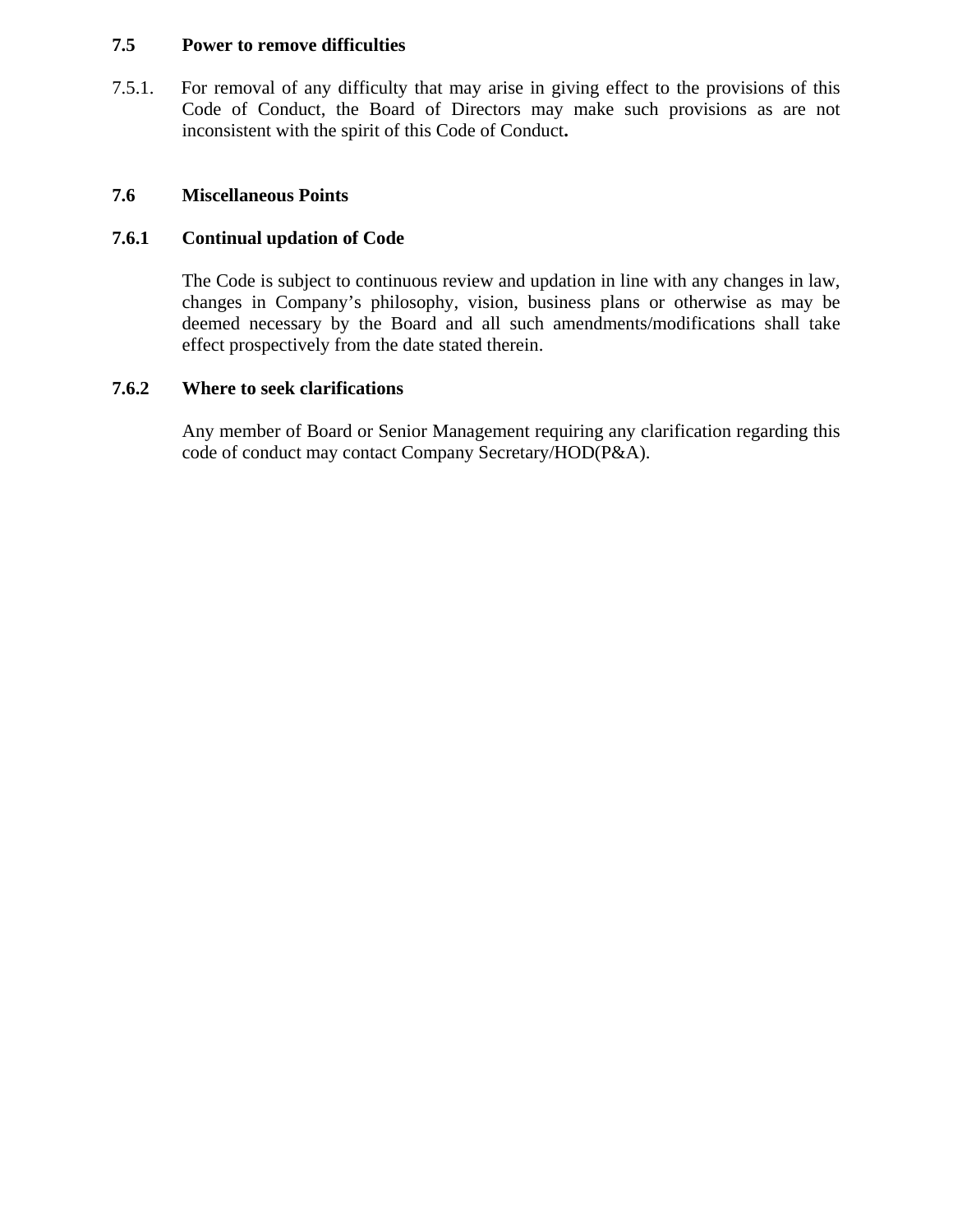# **GOA SHIPYARD LIMITED**.

# **EXTRACTS FROM THE COMPANIES ACT, 1956.**

**Section 2(41)** "relative" means, with reference to any person, any one who is related to such person in any of the ways specified in Section 6 and no others.

## **Section 6. Meaning of "relative"**

A person shall be deemed to be a relative of another if, and only if, -

- (a) they are members of a Hindu undivided family; or
- (b) they are husband and wife; or
- (c) the one is related to the other in the manner indicated in Schedule IA to the Companies Act, 1956.

# **Schedule IA**

## **List of Relatives**

- 1. Father
- 2. Mother (including step-mother)
- 3. Son (including step-son)
- 4. Son's wife
- 5. Daughter (including step-daughter)
- 6. Father's father
- 7. Father's mother
- 8. Mother's mother
- 9. Mother's father
- 10. Son's son
- 11. Son's son's wife
- 12. Son's daughter
- 13. Son's daughter's husband
- 14. Daughter's husband
- 15. Daughter's son
- 16. Daughter's son's wife
- 17. Daughter's daughter
- 18. Daughter's daughter's husband
- 19. Brother (including step-brother)
- 20. Brother's wife
- 21. Sister (including step sister)
- 22. Sister's husband.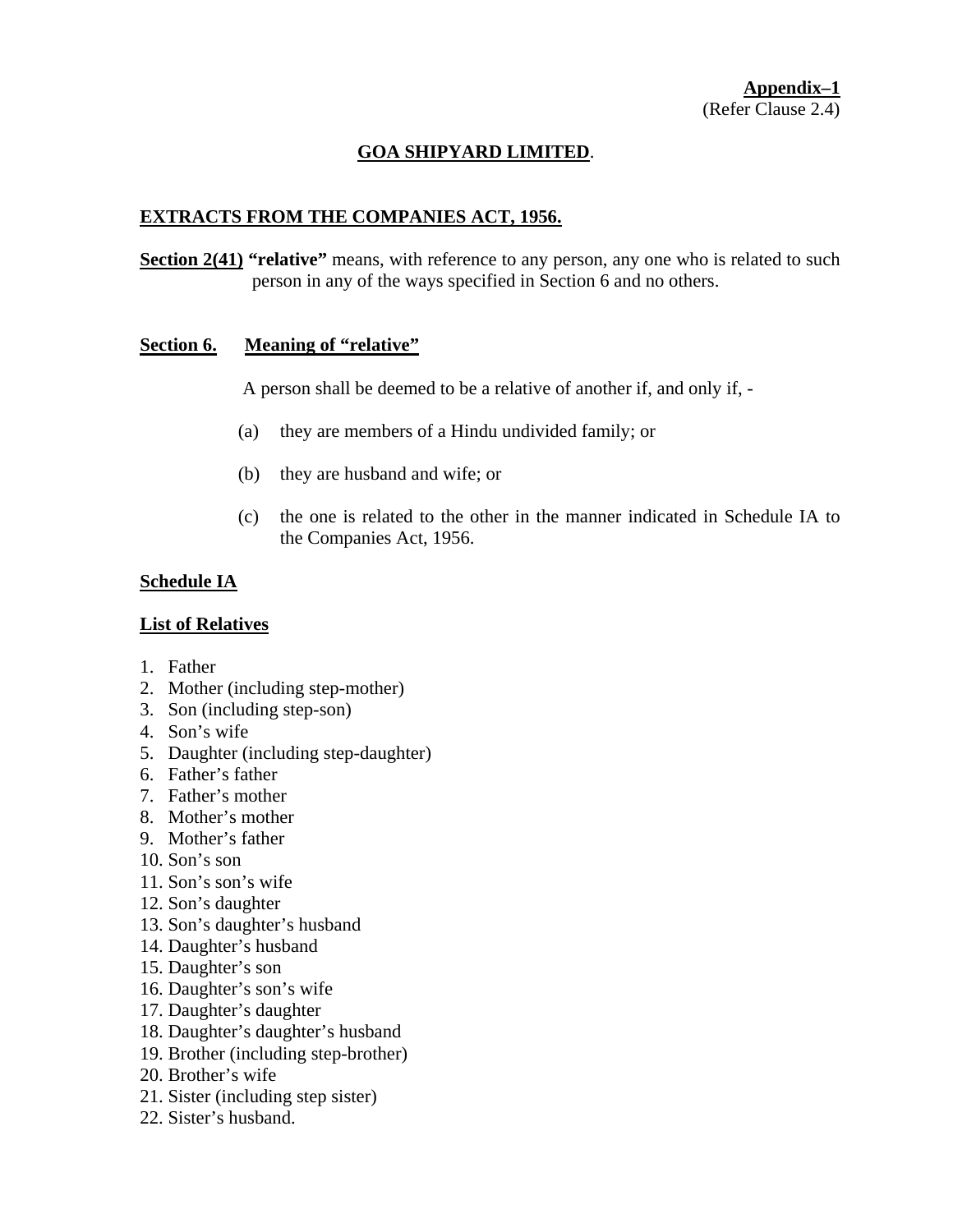**Appendix–2** (Refer Clause 7.4.1)

# **FORM OF ACKNOWLEDGEMENT OF RECEIPT OF CODE OF BUSINESS CONDUCT AND ETHICS FOR BOARD MEMBERS AND SENIOR MANAGEMENT**

 (Under Clause 7.4.1 of the "Code of Business Conduct and Ethics for Board Members and Senior Management")

**To** 

The Company Secretary/HOD (P&A) Goa Shipyard Limited Vasco da Gama GOA – 403 802.

## **Sub.: Acknowledgement of Receipt of "Code of Business Conduct and Ethics for Board Members and Senior Management"**

I have received and read the Code of Business Conduct and Ethics for Board Members and Senior Management of Goa Shipyard Limited. I understand the standards and policies contained in the said Code of Business Conduct and Ethics and understand that there may be additional policies or laws specific to my job. I further agree to comply with the said Code of Business Conduct and Ethics.

If I have questions concerning the meaning or application of the said Code of Business Conduct and Ethics, any policies of the Company or the legal and regulatory requirements applicable to my job, I know I can consult Company Secretary/HOD(P&A) of the Company knowing that my questions or reports will be maintained in confidence.

Further, I undertake to provide Affirmation that I have complied with and have not violated any of the provisions of the Code on an Annual basis to the Company within 30 days from the end of  $31<sup>st</sup>$  March every year.

| Signature             |
|-----------------------|
| Name                  |
|                       |
| DIN/Employment Number |
| Telephone No.         |
|                       |